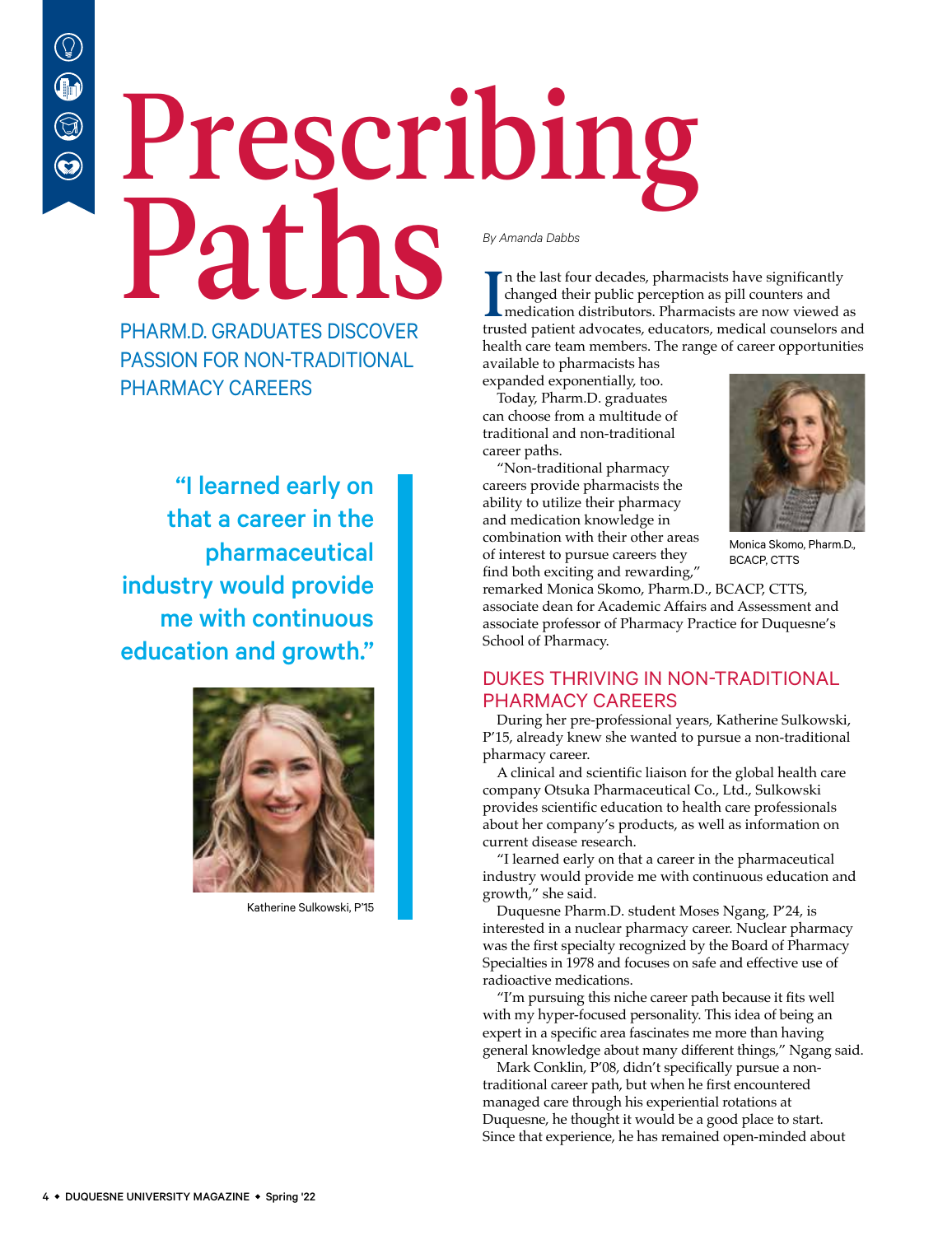



"This idea of being an expert in a specific area fascinates me more than having general knowledge about many different things."

Moses Ngang, P'24

opportunities that come his way.

"It's fun to be able to work in an environment where we seek to solve health care challenges with technologysupported solutions," said Conklin, chief technology officer for the health care technology company, Free Market Health.

Conklin oversees the company's technology and product development efforts including application development, user experience and design, cybersecurity and data management.

In addition to innovative work environments, nontraditional pharmacy careers have the potential for flexible hours and remote work.

"While community and hospital pharmacists care for patients on weekends and holidays, non-traditional roles may offer more standard business hours and remote work options," explained Thomas Falcione, Pharm, RPh, director of experiential education for the School of Pharmacy at Duquesne.

 Another benefit for non-traditional pharmacists is the opportunity to have a far-reaching impact on patient care. Molly Shirey, P'15, a fully remote clinical pharmacy specialist for UPMC Health Plan, has learned there are many ways to impact a patient's life working for a managed care organization.

"I can touch the lives of thousands of our members daily," Shirey said.

She finds the most rewarding, yet challenging part of her position is that she is always reviewing medications for rare and complex disease states and must stay on top of the most recent guidelines and practice accordingly.

"In my department, we see all of the disease states. One request might be for osteoporosis, while the next might be for an off-label rare cancer treatment. We make life-changing decisions every day," Shirey explained.

As director of pharmacy—oncology for Allegheny Health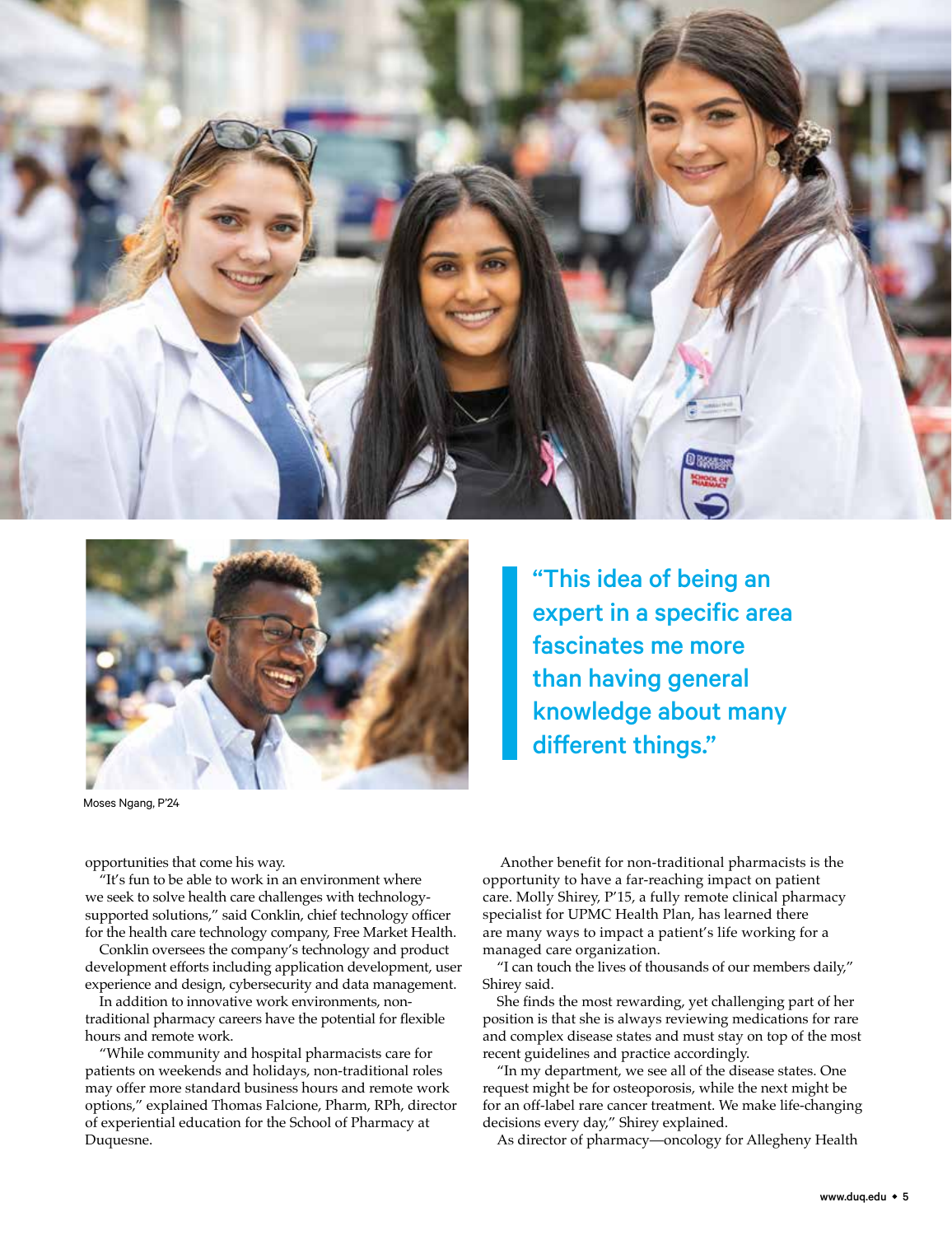"...My goal is to treat every patient like they are part of my family and eliminate as many roadblocks as possible."

Pharmacy alumni Jodi Lech, P'99, and Bernie Stoehr, P'93

**REGISTER** 



ô,